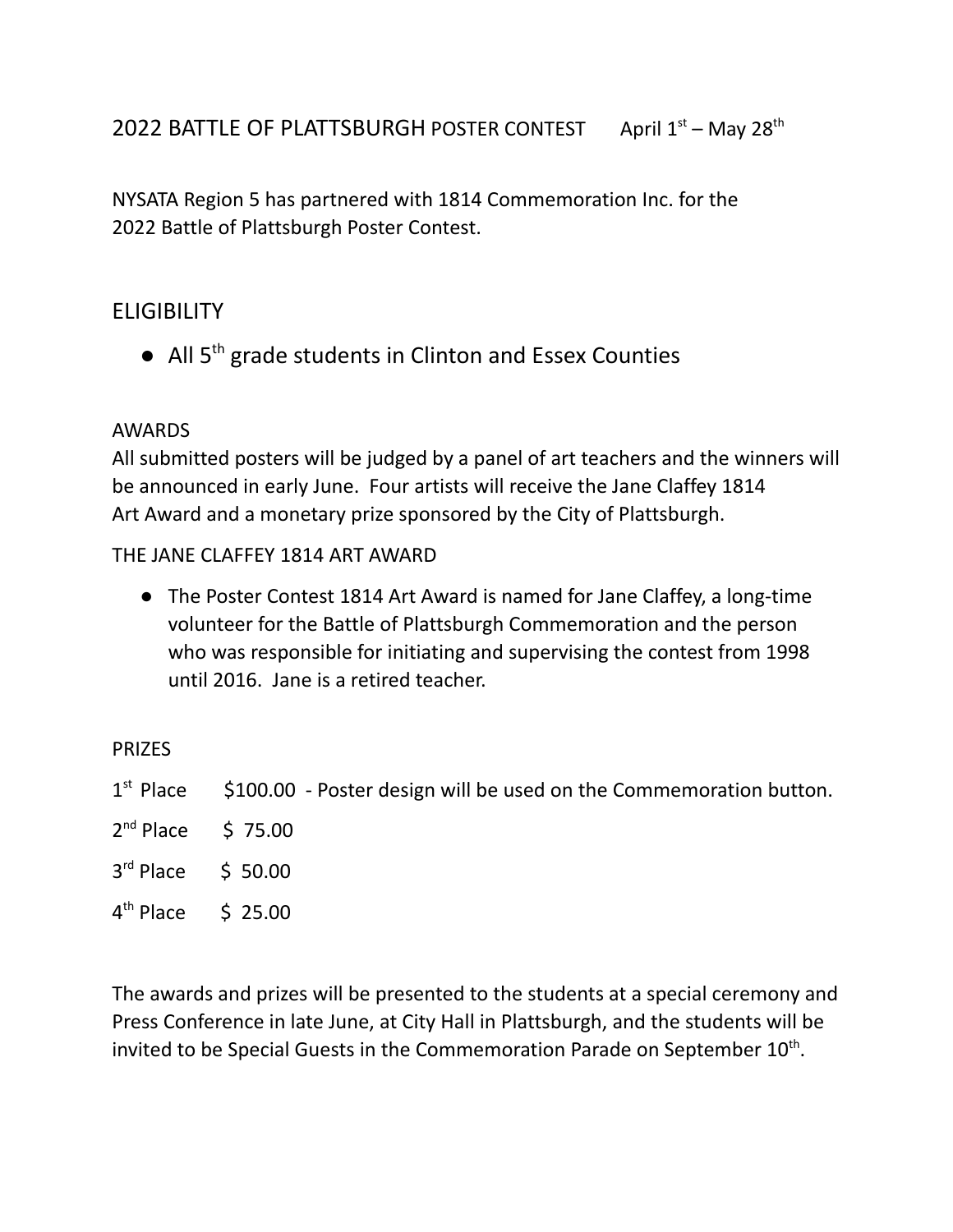#### POSTER INSTRUCTIONS

Please submit the entry online before May 28. 2022

- Please submit the entry form: The Battle of Plattsburgh Poster Contest
- The words "The Battle of Plattsburgh" and student name should NOT BE INCLUDED ON THE POSTER. The winning poster design will be used to create a souvenir event button. The date of the Battle of Plattsburgh Commemoration, and the name of the artist will be included in the design of the button before it is manufactured.
- Include the following information on the back of the artwork
	- Name of the student School and grade Date Medium Art teacher Contact information for the teacher and the school
- 1814 Commemoration Inc. will keep the winning posters; however, each artist will receive a copy of their poster. All winning posters will be stored in historical archives and will be part of an annual exhibit that will take place during the Commemoration. The posters will be on the 1814 Commemoration Inc. website – Battle of Plattsburgh Poster & Button **Gallery**

## POSTER GUIDELINES

- Artwork should be completed on 12x18" paper within an 11" circle.
- Please do not cut the circle out of the paper.
- Any medium is acceptable if it can be photographed. Please use your discretion to assist students with their choice of medium.
- Please encourage students to avoid strictly battle scenes and focus more on the "Living History" aspect of the Battle of Plattsburgh and life in 1814.